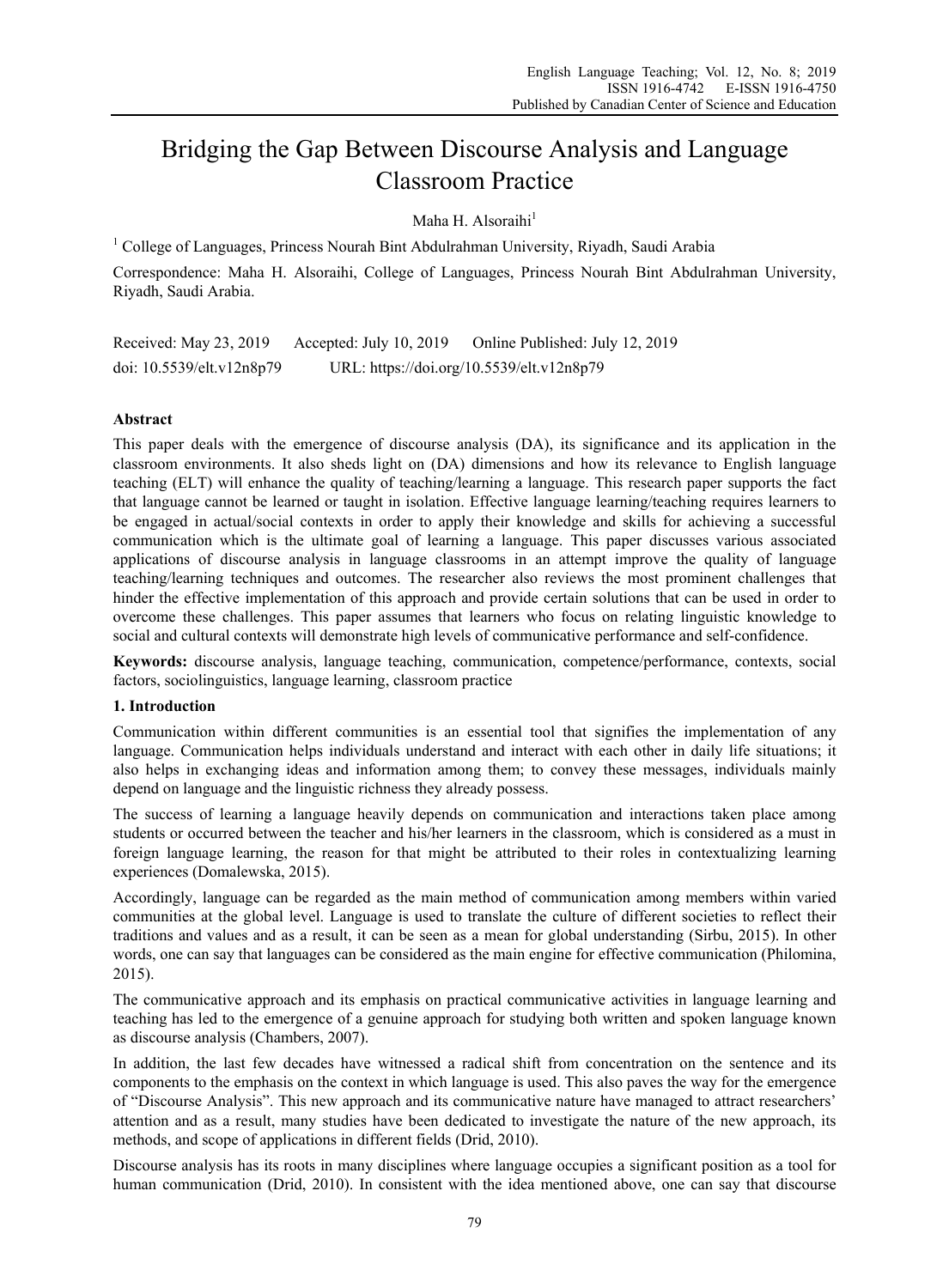analysis has succeeded in becoming a significant field of research at the level of different disciplines, including but not limited to sociology, psychology, sociolinguistics, and applied linguistics (Chambers, 2007; Qomi, 2019).

In other words, discourse analysis can be regarded as a diverse area of research used to refer to the linguistic analysis of speech through shedding the light on the language's structure and functions and its unique linguistic characteristics (Rashidi & Rafieerad, 2010).

Discourse has structural and functional nature. One can depend on these two perspectives to show how language is used within the scope of social context. Discourse has certain features that embedded in the field of discourse, the significance of these features stems from the fact that scholars' and linguists' knowledge of them makes the analysis easier for scholars, these characteristics and features can be represented in conversation, discourse participants, opening and closing of discourse, turn-taking, selecting the next speaker, overlapping, topic negotiation, speech errors, repair mechanism, talk initiation, role sharing, elicitation in talk and adjacency pairs (Osoba & Sobola, 2014).

The main theme in discourse analysis is the study of the unique relationship between language and the context in which it is used. This approach has emerged out of works in different disciplines including linguistics, sociology, psychology, and anthropology in the period between 1960s and early 1970s. The period 1980s has become a milestone in the history discourse analysis. In that period an academic journal "Text" was founded which made discourse analysis an academic field. Van Dijk has edited and published a book entitled "Handbook of Discourse Analysis" In 1985, through which discourse analysis has become an independent discipline of study (Jiang, 2012).

Discourse Analysis has concentrated on both spoken and written texts by identifying the relationship between the linguistic form and its functions, especially while taking into account that spoken and written discourses have varied social uses and as a result have different communicative functions (Tabrizi, Gupta, & Saxena, 2014).

Discourse analysts are concerned with the language choices people make to achieve their social goals, where cultural ideologies reproduced in the discourse occupy prominent positions in their analyses. Accordingly, discourse analysis can be used as a structural tool to understand how texts are organized and as an ethnographic tool to better grasp cultural dynamics (Wennerstrom, 2003). In consistent with the idea mentioned above, Osoba and Sobola (2014) have confirmed that discourse analysts pay great attention to the language being used in social context by shedding the light on its organization and the different processes involved in the encoding and decoding processes of its meaning without concentrating on the formal properties of a language.

Tabrizi et al. (2014) have confirmed that according to discourse analysts, discourse can be used to reflect the nature and significance of the communicative purposes through depending on communication as the main medium of language used to convey much information in different fields. In other words, discourse analysis is not confined to a specific discipline, as it can be applied to any context or situation and as a result, a photo, a song, or a video can be subject to linguistic examination (Martínez, 2014).

Worthy here to mention that although discourse analysis does not provide a comprehensive framework through which we can understand the communication process, it enables us as speakers to understand and interpret varied motivations behind written or spoken discourses (Berrocal, Villegas, & Barquero, 2016). Discourse itself involves several processes. Investigating the construction of these processes requires analytical tools derived from psychology, linguistics, sociology, philosophy, and anthropology (Drid, 2010).

## **2. Methodology**

## *2.1 Data & Materials*

The purpose of the current study is to show the importance of relating discourse analysis to language learning practice. Basically, teaching a language means teaching to communicate. For example, in teaching phonology, morphology, syntax, etc., would be meaningless without using such knowledge in social contexts. In other words, meaning in discourse practice can be learned effectively through the interaction between the actual linguistic meaning and its social context.

The best method to adopt for achieving the purpose of the study is observation and recording L2 learners' performance over a long period of time. This method is considered as an effective investigating method for achieving a better understanding of a phenomenon based on methodological means of inquiry that address social factors concerning human performance. The researcher, who is very interested in monitoring L2 performance, is the main instrument of collecting and analyzing the recorded data.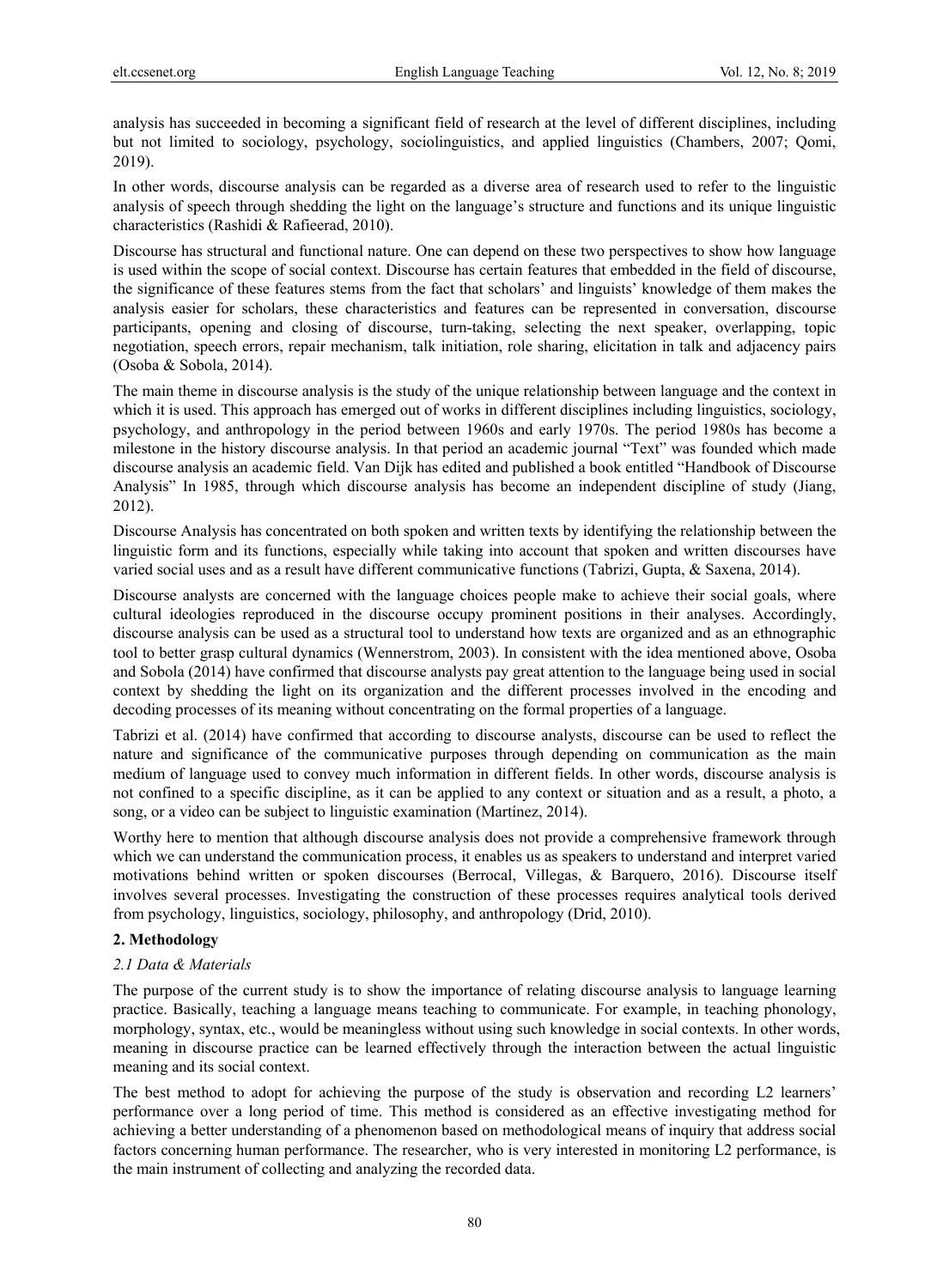The study is conducted on one of the researcher's classes (Syntax) at College of Languages at PNU, monitoring L2 performance in learning English sentence structures over a period of time ranging to cover a whole academic year. The main goal is to introduce linguistic rules together with sociolinguistic knowledge concerning the appropriateness of using language in various social contexts such as learning how to ask for favors, giving/accepting invitations, compliments, apologizing, etc., In other words, L2 learners have to focus on how "situational factors such as the cultural context and the setting of a speech event affect the choice of what should be said" (Brown, 2000, p. 220).

The recorded data of L2 learners' performance have been analyzed by the researcher to find out how discourse analysis practice will result in a successful communication in a way that will reduce L2 learners' anxiety and increase their self-confidence. Krashen (1987) called it "Affective filter" which includes motivation, self-confidence, and anxiety. Further, the collected data will focus on aspects of sociolinguistic competence such as politeness, formality, cultural aspects, etc. (Brown, 2000). Other nonverbal communication which deals with body language, gestures, eye contact will also be considered. The importance of the current study stems from the fact that it is difficult for L2 learners to notice and understand such sociolinguistic codes of communication unless these contexts and cultural aspects are directly taught (Bennett, 1998). It is assumed that L2 learners participating in this study will demonstrate a higher level of language proficiency and self-confidence compared to others who have been introduced to the same courses without relating the linguistic knowledge to social and cultural contexts.

#### *2.2 Definition of Discourse Analysis*

If we consider the theoretical framework, we can find out that there are many definitions of discourse analysis; these definitions can be reviewed as in the following order:

Fairclough (1995) has defined discourse analysis as the analysis of different texts within the scope of sociocultural practice. This analysis in fact "requires attention to textual form, structure and organization at all levels; phonological, grammatical, lexical (vocabulary) and higher levels of textual organization in terms of exchange systems (the distribution of speaking turns), structures of argumentation, and generic (activity type) structures" (p. 7).

Some researchers have tried to provide a definition of discourse analysis by linking it to communication. Bavelas, Kenwood & Phillips (2000) have defined discourse analysis as "the systematic study of naturally occurring (not hypothetical) communication in the broadest sense, at the level of meaning (rather than as physical acts or features" (p. 102).

Wennerstrom (2003) has provided a definition of discourse analysis through concentrating on the context in which it is used. This definition can be represented in "the study of naturally occurring language in the context in which it is used"  $(p. 6)$ .

In consistent with the definition mentioned above, Rymes (2008) has defined discourse analysis as "the study of how language-in-use is affected by the context of its use. In the classroom, context can range from the talk within a lesson, to a student's entire lifetime of socialization, to the history of the institution of schooling" (p. 12).

Also, Gee (2011) has provided a definition similar to definitions mentioned above, he has defined discourse analysis as "the study of language-in-use. Better put, it is the study of language at use in the world, not just to say things, but to do things" (p. ix).

Hai (2004) has defined discourse analysis as "the analysis of language beyond the sentence. This contrasts with types of analysis which are mainly concerned with grammar, word meanings, sounds, and rules for making meanings" (p. 37).

Mit'ib (2010) has defined discourse analysis as the "methodological tool, which easily lends itself to the investigation of the functional properties of talk, developmental process as well as discrimination by identifying social attitudes and ideologies responsible for observed linguistic patterns" (p. 39).

Rashidi and Rafieerad (2010) have linked discourse analysis to the language in use. They have defined it as "the examination of language use by members of a speech community. It involves looking at both language form and language functions and includes the study of both spoken interaction and written texts. It identifies linguistic features that characterize different genres as well as social and cultural factors that aid us in our interpretation and understanding of different texts and types of talk" (p. 95).

Other researchers have tried to make a connection between discourse analysis and language functions and forms.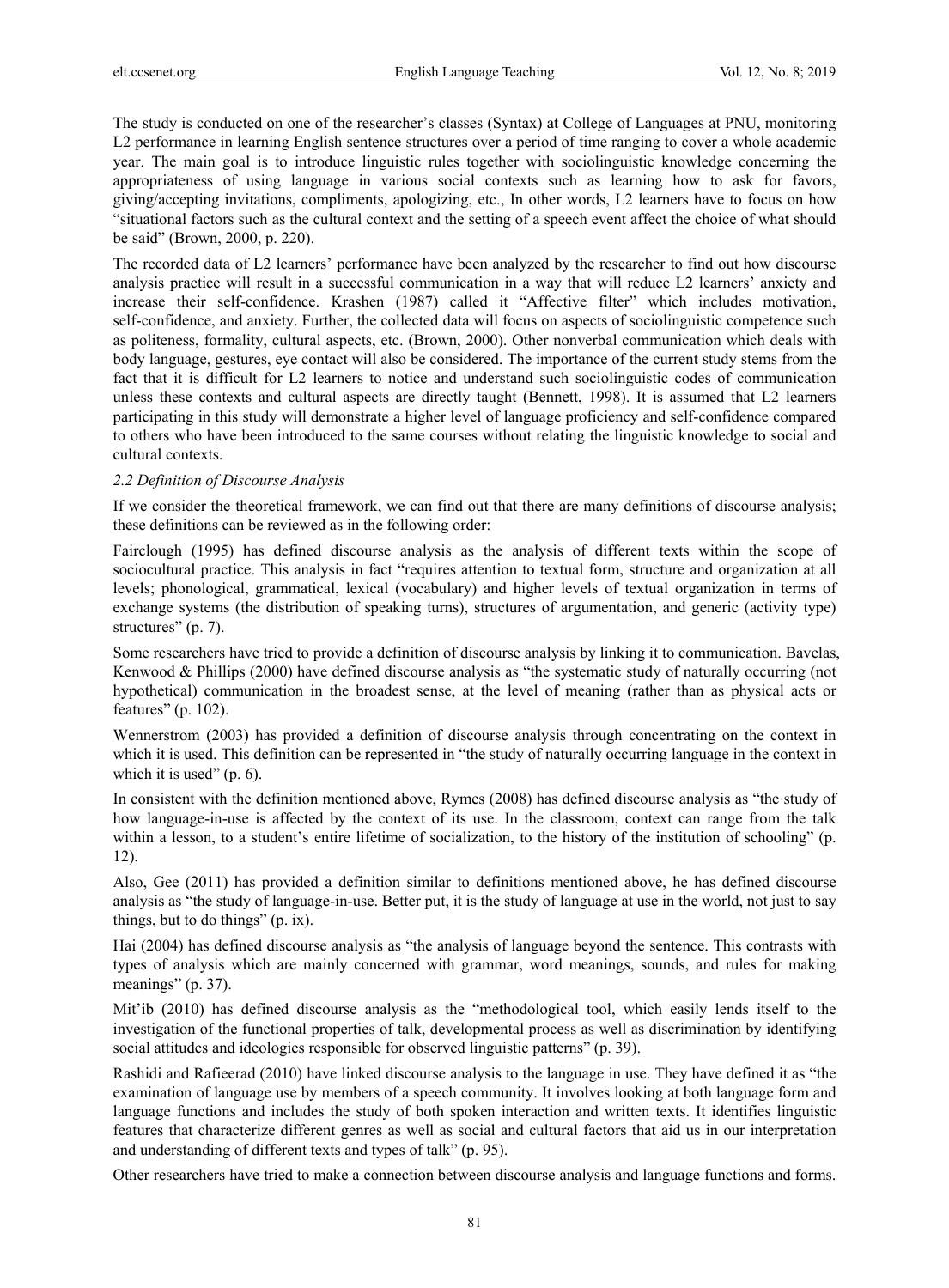Jiang (2012) has defined discourse analysis as the study of the relationship between language and its context through shedding the light on language form and functions, spoken interaction and written texts. According to this definition, discourse analysis "identifies linguistic features that characterize different genres as well as social and cultural factors that aid in our interpretation and understanding of different texts and types of talk" (p. 2146).

Alsaawi (2016) has defined discourse analysis as "the study of language in either spoken or written form" (p. 244).

#### *2.3 Significance of Discourse Analysis to Language Teaching*

In the early 1970s, the communicative approach to language teaching has been emerged, which is considered as a radical shift in the history of language teaching; the reason for that might be attributed to its capacity in making people aware of the need to focus on language communicative features, this in fact has paved the way for the emergence of what has been called as "language for communication" and "language as communication". Accordingly, the objective of language teaching is to enable learners to be able to communicate, even at a limited scope, using the target language in order to give learners real opportunities to experience and practice communication. Here, discourse analysis has emerged as an essential component in teaching language through the communicative approach (Olshtain & Celce-Murcia, 2001).

Discourse analysis pays great attention to language forms and functions in social interactions to improve language acquisition by analyzing how native and foreign speakers use language within the social context. In other words, discourse analysis concentrates on details of speech used by people in order to convey the social meaning using the components of language represented in morphology, syntax, phonetics, and phonology (Berrocal et al., 2016).

Many researchers think that discourse analysis and pragmatics are essential to language teaching and learning. They also play significant roles in facilitating human communication. Discourse analysis is concerned with intended meaning and sequential relationships transmitted within context, while pragmatics is concerned with the interpreted meaning from linguistic processing and social interaction. In other words, one can say that for the language teaching process to go in harmony with discourse analysis, it must focus on strategies that facilitate learner communicative production and strategies of interpretation (Olshtain & Celce-Murcia, 2001).

Danesh, Aghagolzadeh and Maftoon (2016) have shown that there was an improvement on reading comprehension after students become aware of critical discourse analysis and its elements, as they became more enthusiastic, and learned activities more effectively. In other words, one can say that critical discourse analysis represents a critical approach in teaching EFL. It supports learners developing their English language competence. Discourse analysts are concerned with how to interpret the relationship between the different units of the language in an attempt to reach a comprehensive framework of meaning, for example they may analyze utterances grammatical forms to understand and interpret meanings expressed through discourse. For example, the interrogative form is used to elicit information, it can also be used to express expectations, make requests and suggestions (Hai, 2004).

#### **3. Discussion & Recommendations**

Introducing syntactic rules to language learners together with the sociolinguistic knowledge not only increases students' level of involvement and interaction but also bridges the gap between the abstract linguistic knowledge of the language and using it in appropriate situations. For example, in introducing the abstract structure of adjective phrases to L2 learners, another area has been discussed by the teacher asking the students to brainstorm adjectives used to give compliments in various social and cultural contexts. Another cultural perspective has also been discussed which is the one relates to how compliments made recipents feel as a practice of showing appreciation. The same case is with other abstract linguistic structures such as apologizing and showing responsibility for offending others. Learners need to know that, from a cultural perspective, saying "I am sorry", is not only used to apologize for hurting others. English people, for example, tend to apologize even when nothing wrong is done. They tend to apologize even for asking clarification, restationg what others have been said, or interrupting other speakers. Students participating in this study have been introduced to various social and cultural sitautions while learning abstract linguistic knowledge of the target language. It has been clearly noticed by the researcher that such vivid situations have noticeably enhanced students' communicative performance, increased their self-confidence, and most important, decreased their level of anxiety when engaging in classroom language practice.

## *3.1 Discourse Analysis in Language Classroom*

It is well known that discourse analysis in the classroom is the direct application of sociolinguistic approach to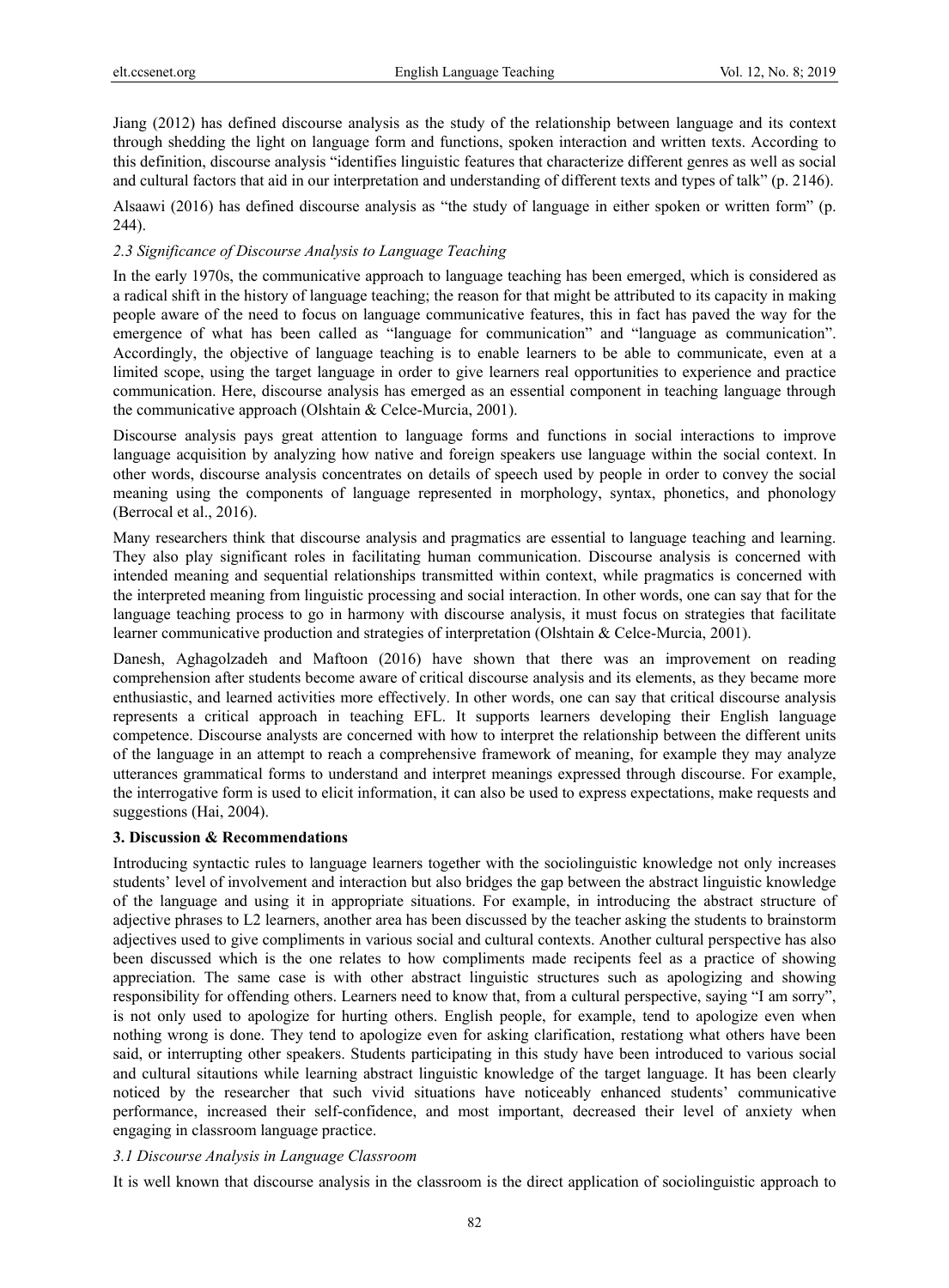daily practice of teachers. Classroom discourse analysis develops teachers' and students' meta-discursive reflection, which are considered as critical in multilingual education at the level of current globalized educational systems. In addition, discourse analysis taken place in the classroom is considered as an ideal mechanism to understand repertoires circulating in a classroom (Rymes, 2010).

If we talk about the use of discourse analysis in the classroom, we can notice that it enables us to understand the complex relationship between students and teachers' interactions, and its effects on the learning process taken place in the classroom environment (Woodward-Kron & Remedios, 2007).

Classroom discourse analysis is a crucial element of classroom practice. It helps us understand to what extent can teachers employ the language in the classroom (Qomi, 2019). It also provides us with valuable information concerned with language analysis and its reflection on culture awareness (Martínez, 2012). Discourse analysis taken place in the classroom enables both teachers and students understand the different contexts and enable them to identify language corresponding functionality (Rymes, 2008).

Classroom discourse analysis turns to critical classroom discourse analysis when its effect taken into consideration by classroom researchers while conducting their analyses (Rymes, 2008). Rymes (2010) has stated that for a novice classroom discourse analyst who wished to conduct discourse analyses, the following steps are recommended:

(1) Spend some time identifying the different speech events in the classroom. Identify either a focal event or relevant comparative events.

(2) Record the focal event and begin to characterize the language in that event. To do so, you will not need to fully transcribe the talk. Start by listening to the tape and, using the categories listed in Figure 19.1 as an initial guide, identify instances of talk that make this event distinctive. For example, listen for multilingualism and its effects; listen for the use of names and nicknames; listen for greetings, brand names, praise or politeness tokens. Begin to characterize this event's normative language patterns. Transcribe those instances of talk that are most relevant to this characterization.

(3) Look for variation in language use within that event or across comparison events. You may want to investigate the participation of one 'disruptive' student, as Griffi n did. Alternatively, like Philips, you may want to investigate how certain students participate differently across different events (pp. 542-543).

If we talk about discourse-oriented approach to grammar, we can notice that it places greater emphasis on the texts with grammatical points where the grammatical rules can be explained. Here, students need to know the repertoire of grammatical rules and the conditioning rule of discourse and context to make appropriate choices. At the level of teaching and learning of vocabulary, we can notice that the role of discourse cannot be denied as vocabulary cannot be taught out of its context to convey the meaning of words rather than reflecting the semantic content. If we talk about the discourse-oriented reading, we can find that it allows learners to interact with texts by involving them in making choices with respect to the reading text to become independent readers (Olshtain & Celce-Murcia, 2001). In consistent with the idea mentioned above, Dar, Rahimi and Shams (2010) have revealed that about 99% of students were more motivated and more interested in reading the texts after becoming aware of the critical discourse analysis.

Worthy here to mention that, the process of teaching and learning English in the classroom is a very complicated process; this might be attributed to the fact that it involves various factors related to teachers, students, and the classroom environment. Because of its complicated nature, it has succeeded in attracting the attention of scholars from different disciplines, such as sociology, pedagogy, linguistics, and psychology. In a similar way, classroom discourse has become one of the hot topics being discussed by researchers at the level of classroom research and second language acquisition as it highlights the mechanism through which teachers and students communicate and interact with each other in the classroom environment and identifies ways through which teachers and students communicate with each other in the daily teaching practice (Qomi, 2019).

In the second half of the twentieth century, the communicative approach has also been used in the teaching of Languages for Specific Purposes as a result of developments in discourse analysis researches (Chambers, 2007).

Discourse analysis can also be used by classroom teachers as a powerful tool to create new forms of identities and empower students in the current globalizing world. Teachers can use discourse analysis to develop social interactions in the classroom environments. Discourse analysis can be seen as a tool for achieving change in classroom practice where traditional roles of teachers and students have been shifted to accommodate their new roles in classroom discourse. In other words, discourse analysis can be incorporated in teacher education courses for better understanding their new roles in the light of discourse analysis skills and competencies (Rumenapp,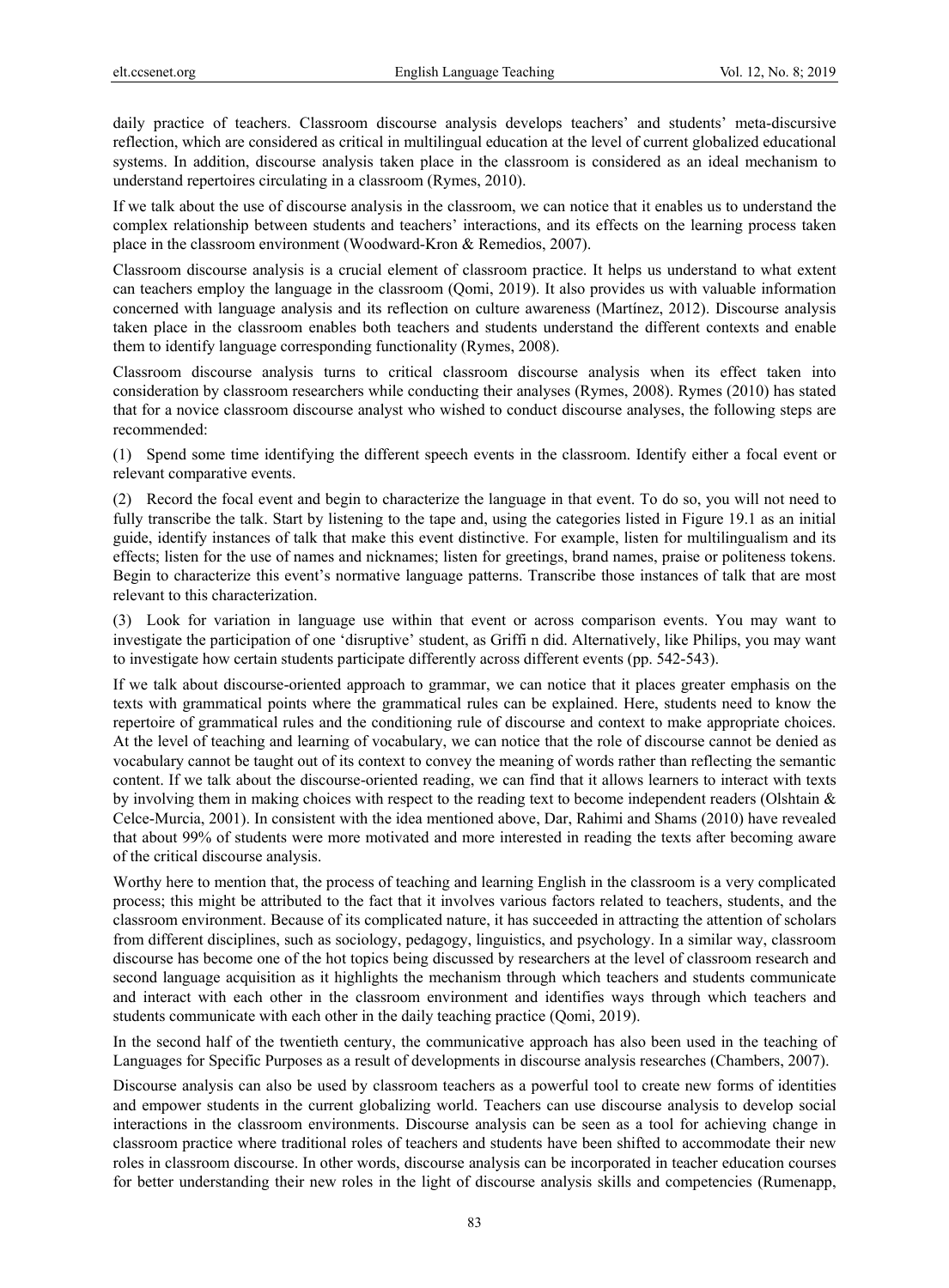## 2016).

At the level of teaching and learning of English as a foreign language, discourse analysis provides techniques to acquire linguistic knowledge and competences in contexts where English is not the mother tongue and as a result it doesn't be used frequently in social life. It allows the use of inquiries that are considered as crucial in linguistic development and facilitates understanding the social appropriations of English as a foreign language to enhance the process of language interaction (Escobar & Castañeda-Peña, 2015).

Tang (2008) has stated that the study of *discourse analysis* and the employment of it in different contexts can result in:

- Language awareness enhancement.
- ❖ Critical mindset.
- Greater understanding of everyday contexts,
- Better understanding of things taught about language in the classroom.
- ◆ Developing the mechanism used in teaching English language.
- $\triangleleft$  Improvement of communication sensitivity.

Despite the advantages mentioned above, the biggest obstacle that hinder the effective implementation of the communicative approach in the classroom environments can be investigated from theoretical and practical levels such as lack of proper knowledge in discourse analysis provided to language teachers, curriculum developers and textbook designers. Although language teaching professionals receive training in grammar, phonetics, and language skills, a few programs have been dedicated to discourse analysis. In addition, teachers need to have not only good knowledge in discourse analysis and cultural differences, but also awareness of discourse and students' cultural features. Taking into account the multicultural nature of language classrooms nowadays, Language teachers need training in cross-cultural communication (Olshtain & Celce-Murcia, 2001).

Although many schools have adopted the communicative approach in teaching and learning, this approach has not yet achieved its meaningful results to language teaching and learning; this might be attributed to the fact that teachers have low linguistic competencies and language teachers still use the traditional structural approach, which deals with the language as an autonomous system rather than a means of communication. In other words, one can say that it may take many years before we can see the meaningful effects of this approach in the language classroom. For this process to be effective, discourse analysis specialists must cooperate with curricula designers in preparing new language content that focuses on communication and developing programs being provided to pre-service students to improve their linguistic competencies and enable them to teach using the new approach (Cots, 1996).

Berrocal et al. (2016) have provided certain recommendations to teach students to use spoken discourse more effectively in the classroom, these recommendations can be reviewed as following:

 $\rightarrow$  Enable learners to reflect upon discourse and communication: By looking at authentic language used in real or casual environments, students learn how to appreciate and be aware of the discourse patterns associated within a particular context or situation.

 $\rightarrow$  Implement self-recording activities: More practical activities that require self-recording exercises are the first step in introducing discourse analysis awareness. Include activities in which students are able to record and transcribe their own spontaneous speech for further analysis in order to improve communicative competence. This helps the learners to be aware of self-monitoring. Use activities that can easily be adapted to suit a variety of foreign language learning situations that meet the course functions.

→ Peer analysis: Have students themselves explore their own and others' spoken interactions. Students need to have the experience of creating their own questions and interview each other. Whenever possible, they should record themselves to capture both questions and responses exactly as they were said. After that, they can transcribe their conversation. A transcript will help learners identify words, phonemes or grammar features easily in the data analysis.

 $\rightarrow$  Break language down into skill areas: Ask students to break down the target language into areas such as vocabulary, grammar, and pronunciation in order to provide analysis of different features for each area. Taking a closer look at nouns, verbs, and adjectives in dialogues will help to find any common features.

 $\rightarrow$  Encourage the analysis of spoken interaction, including aspects of informal talk: Through interactive activities that promote interaction, learners will be provided with a whole array of opportunities for them to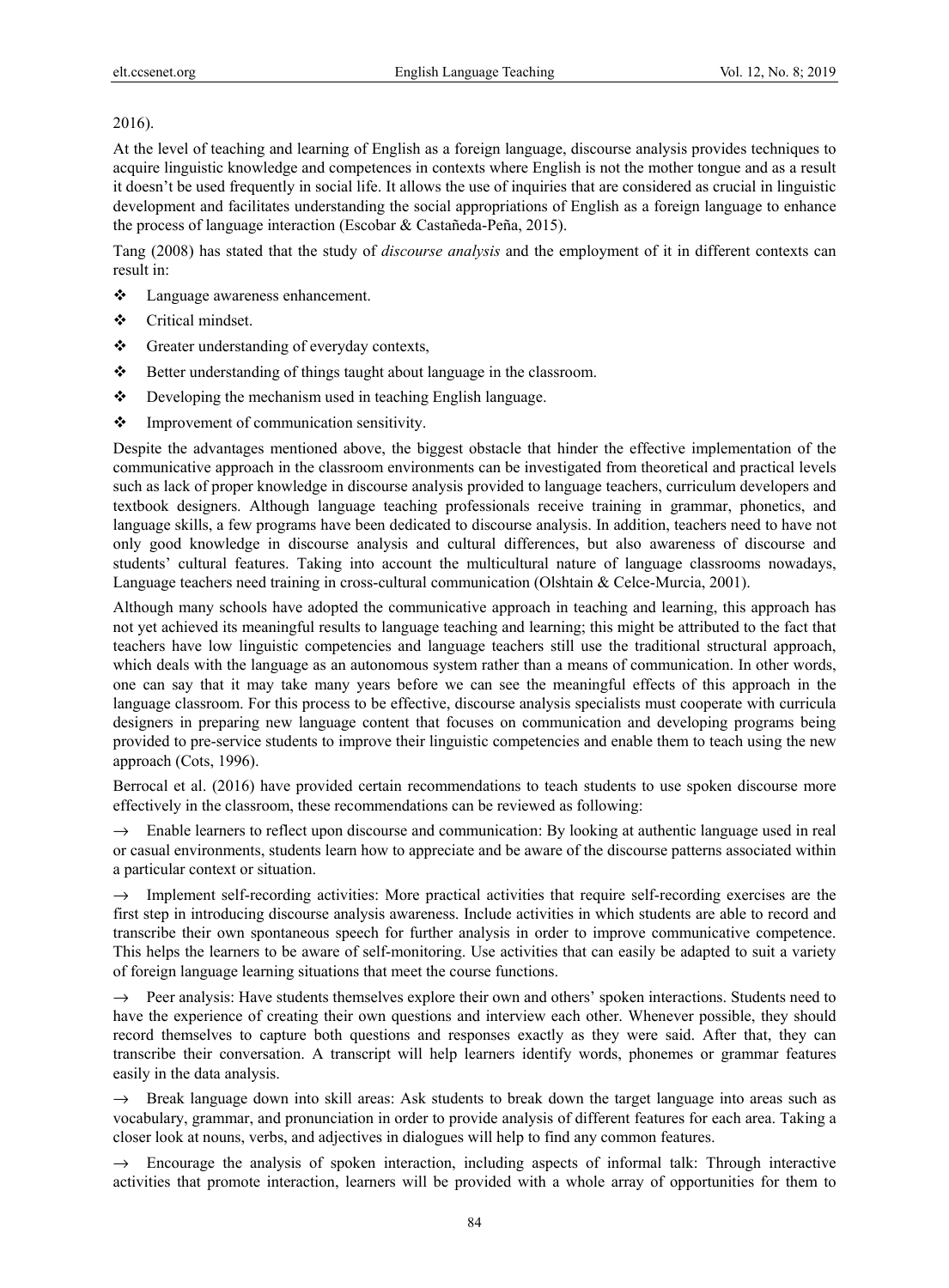engage in talk. Language professors are likely to notice that students produce different speech patterns in response to different communicative tasks. For instance, debates and impromptu role plays can be examples of these tasks.

 $\rightarrow$  Include discourse analysis for teaching culture: Language and culture cannot be separated. Exploring the use of the target language within a particular culture will help students figure out what function intertextuality serves in light of the overall argument. For instance, students of English as a second language who develop their communicative competence within a foreign culture might find that this type of analysis is actually very enhancing due to the fact that they can compare and contrast both cultures, the one in which they are learning and the target culture.

Use media resources to listen to and observe speakers for realistic analysis: Media tools are popular subjects of analysis for critical discourse. Working with audio and video recordings of talk and social interaction is always an accurate and authentic method to be used in and outside the classroom. For example, English professors can select videos to represent standard American and British English to analyze a short conversation or speech and then compare and contrast certain choices of verbs or vocabulary in speech (pp. 224-225).

#### *3.2 Dimensions of Discourse Analysis in the Classroom*

Discourse analysis is being used in classrooms to reflect ways through which teachers can build communities of learners while maintaining their leadership role in the classroom (Otten, 2010). Discourse community can be viewed as a group of people who share similar knowledge, culture, code of behavior, common language, common goal or interest and common physical environment. According to this definition, the language classroom can be considered as a unique discourse community where students and teachers share many common things. There is also an unwritten "contract" that includes obligations and commitments the group members must adhere to them. In other words, the language classroom can be considered as a discourse community where students and teachers can develop their linguistic and cultural discourse competencies (Olshtain & Celce-Murcia, 2001). Rymes (2016) has summarized dimensions of discourse analysis as in the following dimensions:

 $\checkmark$  Social context (including the entire biographical history of an individual) shapes what repertoire an individual commands. If I grew up in Mexico, chances are that Spanish is a significant part of my communicative repertoire. But social context also shapes how others value that repertoire. Even if an individual prefers to use Spanish in math class, a teacher might make rules that prohibit the use of languages other than English. To paraphrase George Orwell, some repertoires are more equal than others.

Interactional context (the moment- to- moment unfolding of an interaction) shapes which elements of an individual's repertoire emerge and how they function. For example, even if there are no official rules about which languages are allowed in our conversation, if I start speaking Spanish, whether someone chooses to respond in English or Spanish (or some other way) potentially changes the course of our conversation.

 $\checkmark$  An individual has varying degrees of agency to affect how certain repertoire elements become relevant in any given interaction. For example, if a student persistently uses Spanish among classroom peers, or explains to a monolingual teacher why they are using Spanish in addition to English, or even teaches the teacher a few phrases, that student may be able to construct a larger role for Spanish in that classroom (p. 21).

## *3.3 Bridging the Gap Between Discourse Analysis and Language Classroom*

Language teachers should pay due attention to discourse analysis because of its positive impacts on the teaching and learning processes and its great effects on the communication process with the target language. Language teachers can use it as an evaluative method for evaluating their own teaching practices and as a valuable tool employed in classroom for enhancing the interaction process among language learners. Teachers can also play effective roles in encouraging students to employ discourse analysis in understanding the target language and the varied contexts in which it can be used (Tabrizi et al., 2014).

In educational contexts, discourse analysis has been used as a mechanism through which linguistic competence can be built in order to enable students to succeed (Shahani & Chalak, 2017). Worthy here to mention that the employment of discourse analysis into the language classroom as an analytical technique is not an easy task as it requires reconsideration in the teaching and learning processes by focusing not on the language itself but on harnessing the language to serve many communicative purposes as well in an attempt to improve the quality of education in the current globalized economies that heavily depend on communication among individuals. In addition, employing discourse analysis into the language classroom is not an end in itself but rather, it can be regarded as a means to make the teaching and learning process more effective and develop students' communicative competences and skills represented in linguistic competencies and discourse sociolinguistic skills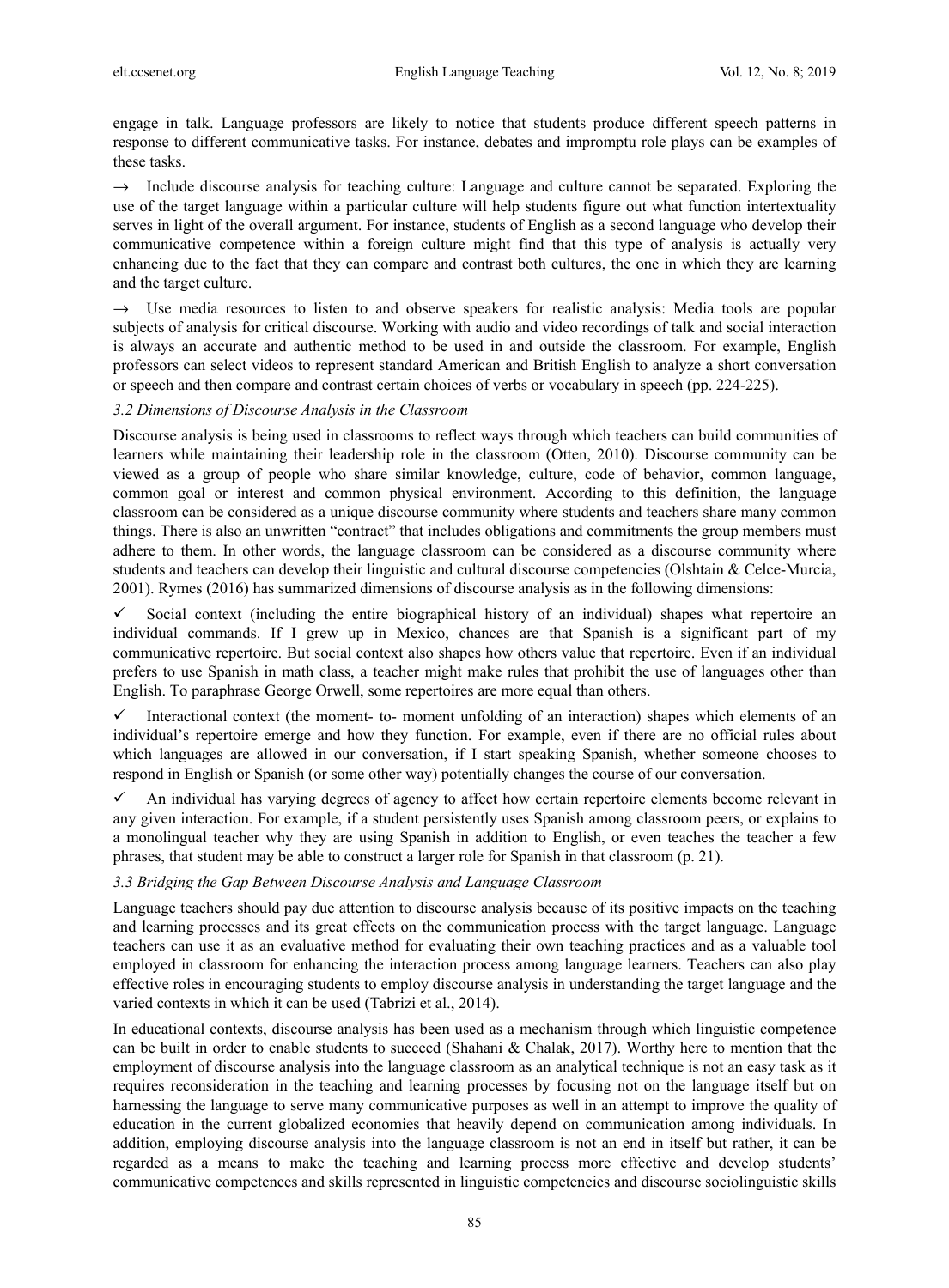that are considered as essential in grasping and interpreting social messages embedded in the language (Cots, 1996).

As previously mentioned, discourse analysis provides learners with new skills and develop their competencies in interpreting language in its unique context whether at the level of society or culture. For the teaching process to be effective using this approach, teachers should develop their teaching practices by having a closer look on the used language in and out of the classroom, especially while taking into account that discourse analysis has the ability to motivate students to interpret information received through language every day through their different means of communication (Martínez, 2012).

#### **4. Conclusion**

The success of learning a language heavily depends on communication and interactions taken place among students or between them and the teacher in the classroom. The communicative approach has led to the emergence of discourse analysis that has its roots in many disciplines. The main theme in discourse analysis is the study of the unique relationship between language and the context in which it is used. It concentrates on spoken language and written texts through shedding the light on the relationship between the linguistic form and its functions. Classroom discourse analysis is a crucial element of classroom practice; it enables us to understand the complex relationship between students and teachers and provides us with valuable information related to language analysis. Although many schools have adopted the communicative approach in teaching and learning, it has not yet achieved its desired results due to problems in teacher preparation and training.

Worthy here to mention teaching and learning processes without discourse, will give less impression, as the success of teaching and learning are not only confined to the method itself, but rather it heavily depends on also the discourse used for achieving that process. In other words, on can conclude that the use of discourse in language teaching and learning will enable learners to use the language in its proper and accepted context, especially if this language is not the mother tongue of students (Muzaki, 2017).

Decision makers should take into consideration the importance of providing suitable environments for enhancing the discourse analysis approach in language teaching and learning in the classrooms. They should take into their consideration the discourse analysis approach in language teaching and learning. There is a real need to create suitable environments for interaction, and provide students with real opportunities to exercise language in a variety of situations to develop the processes of language acquisition and language development in accordance with the communicative perspective.

#### **References**

- Alsaawi, A. (2016). Written Discourse Analysis and its Application in English Language Teaching. *Arab World English Journal (AWEJ), 7*(2), 244-254. https://doi.org/10.24093/awej/vol7no2.16
- Bavelas, J. B., Kenwood, C., & Phillips, B. (2000). Discourse Analysis. In M. Knapp, & J. Dary (Eds.), *Handbook of Interpersonal communication* (3rd ed., pp. 102-109), Newbury Park, CA: Sage.
- Bennett, M. J. (1998). Basic concepts of intercultural communication. *Intercultural Press, Inc.*
- Berrocal, M. L., Villegas, V. M., & Barquero, V. V. (2015). Bringing critical discourse analysis into the foreign language classroom: A case study of a Taiwanese learner of Spanish in Costa Rica. *Revista de Lenguas Modernas, 24*, 215-226.
- Brown, H. D. (2000). *Principles of language learning and teaching* (4th ed.). California: Sann Francisco State University.
- Chambers, A. (2007). Language learning as discourse analysis: Implications for the LSP learning environment. *Open Edition Journals-Asp, 15*(52), 1-17. https://doi.org/10.4000/asp.483
- Cots, J. M. (1996). Bringing discourse analysis into the language classroom. *Links & Letters, 3*, 77-101.
- Danesh, A., Aghagolzadeh, F., & Maftoon, P. (2016). The Role of Critical Discourse Analysis on Reading Comprehension Skills among Iranian EFL Learners. *Intl. J. Humanities, 23*(4), 47-69.
- Dar, Z. K., Rahimi, A., & Shams, M. R. (2010). Teaching Reading with a Critical Attitude: Using Critical Discourse Analysis (CDA) to Raise EFL University Students' Critical Language Awareness (CLA). *International Journal of Criminology and Sociological Theory, 3*(2), 457-476.
- Domalewska, D. (2015). Classroom Discourse Analysis in EFL Elementary Lessons. *International Journal of Languages, Literature and Linguistics, 1*(1), 6-9. https://doi.org/10.7763/IJLLL.2015.V1.2
- Drid, T. (2010). Discourse Analysis: Key Concepts and Perspectives. *The Effect*, 20-25.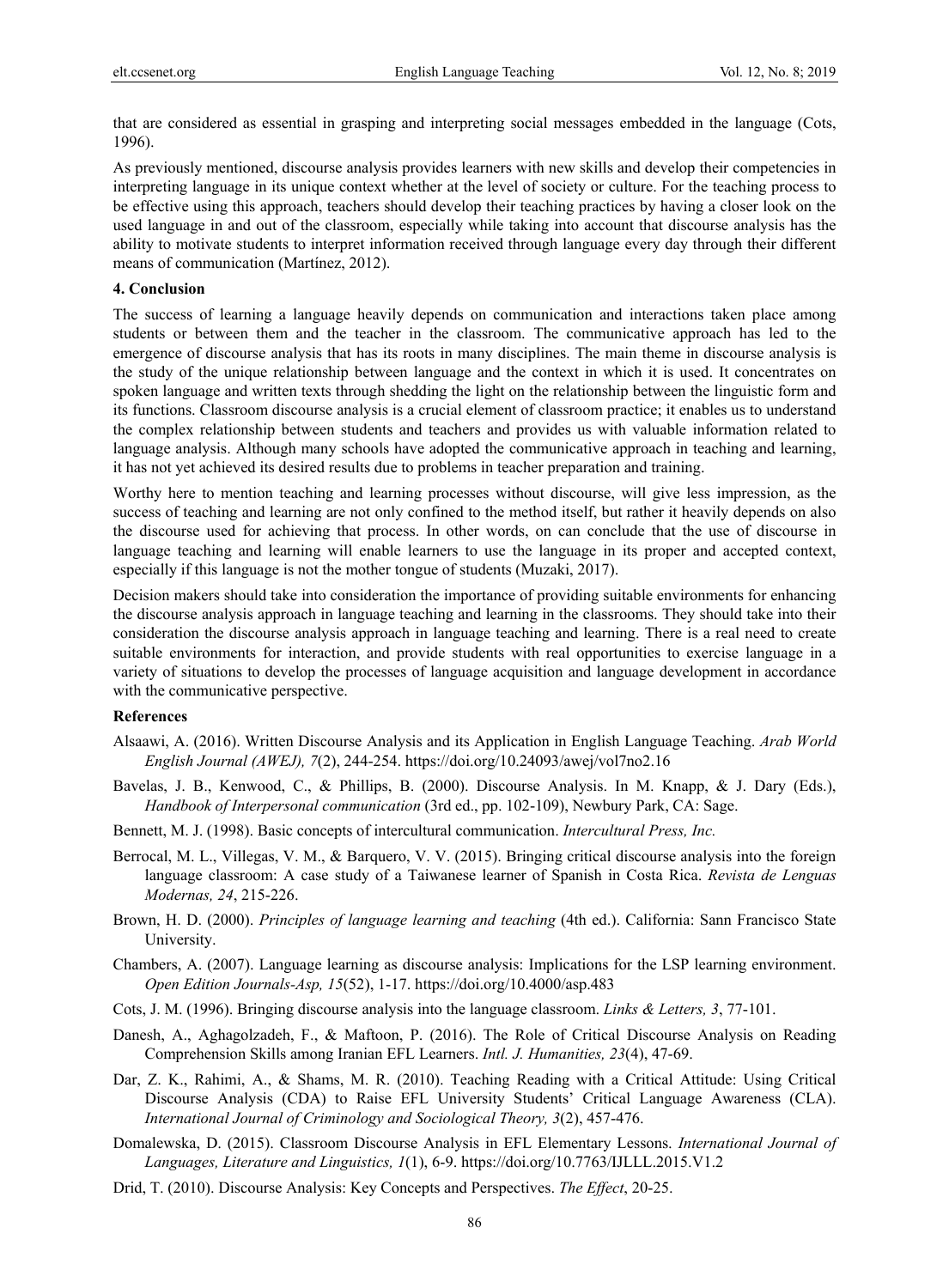- Escobar, W., & Castañeda-Peña, H. (2015). *Discourse Analysis Applied to English Language Teaching in Colombian Contexts: Theory and Methods*. Bogotá: Universidad El Bosque.
- Fairclough, N. (1995). *Critical discourse analysis*: *the critical study of language*. New York: Longman Group Limited.
- Gee, J. P. (2011). *How to do Discourse Analysis a Toolkit*. Oxon: Routledge. https://doi.org/10.4324/ 9780203850992
- Hai, N. T. H. (2004). The Importance of Discourse Analysis in Teaching Oral English. *Teacher's Edition,* 36-40.
- Jiang, X. (2012). A Study of College English Classroom Discourse. *Theory and Practice in Language Studies, 2*(10), 2146-2152. https://doi.org/10.4304/tpls.2.10.2146-2152
- Krashen, S. D. (1987). *Principles and Pracice in Second Language Acquisition*. London. Prentice Hall.
- Martínez, D. F. (2012). Critical Learning: Critical Discourse Analysis in EFL Teaching. *Journal of Language Teaching and Research, 3*(2), 283-288. https://doi.org/10.4304/jltr.3.2.283-288
- Martínez, D. F. (2014). Teaching and learning discourse analysis: some ideas on the use of ICTs. *I Jornadas Iberoamericanas de Innovación Educativa en al ámbito de las TIC*, (2014), 71-80.
- Mit'ib, M. A. (2010). Discourse Analysis and English Language Teaching: A Functional Perspective. *Al-Qadissiya Journal for Arts and Educational Sciences, 9*(2), 39-50.
- Muzaki, F. I. (2017). Teaching Discourse Analysis through Listening for ESL Learners in Indonesia: A Conceptual Review. *International Journal of Language and Literature, 5*(1), 99-102.
- Olshtain, E., & Celce-Murcia, M. (2001). Discourse Analysis and Language Teaching. In D. Schiffrin, D. Tannen, & H. E. Hamilton (Eds), *The Handbook of Discourse Analysis* (pp. 707-724). USA: Blackwell Handbooks. https://doi.org/10.1002/9780470753460.ch37
- Osoba, S., & Sobola, E. (2014). Introduction to Discourse Analysis. In E. A. Adedun, & Yaw Sekyi-Baidoo (Eds.), *English Studies In Focus: Readings In Language And Literature*. Faculty of Languages, University of Education, Winneba, Ghana.
- Otten, S. (2010). *Discourse Analysis and Functional Grammar in the Classroom: The summary of a mini-reading course*. Research Paper, Michigan State University.
- Philomina, M. J. (2015). diagnosis of reading and writing skills in primary school students. *International Journal of English Language Teaching, 3*(7), 1-7,
- Qomi, M. A. E. (2019). EFL (English as a Foreign Language) Classroom Discourse Analysis: Focus on Teacher Talk.
- Rashidi, N., & Rafieerad, M. (2010). Analyzing Patterns of Classroom Interaction in EFL Classrooms in Iran. *The Journal Of Asia TEFL, 7*(3), 93-120.
- Rumenapp, J. C. (2016). Analyzing discourse analysis: Teachers' views of classroom discourse and student identity. *Linguistics and Education, 35*, 26-36. https://doi.org/10.1016/j.linged.2016.04.002
- Rymes, B. (2008). Introduction To Classroom Discourse Analysis. *Classroom Discourse Analysis: A Tool for Critical Reflection*. Cresskill, NJ: Hampton Press.
- Rymes, B. (2008). Dimensions of Discourse and Identity. In *Classroom Discourse Analysis: A Tool for Critical Reflection*. Cresskill, NJ: Hampton Press.
- Rymes, B. (2010). Classroom Discourse Analysis: A Focus on Communicative Repertoires. In N. H. Hornberger, & A. Luke (Eds.), *Sociolinguistics and Language Education* (pp. 528-546). Great Britain: Run Press Ltd. https://doi.org/10.21832/9781847692849-021
- Rymes, B. (2016). Dimensions of Discourse and Identity. *Classroom Discourse Analysis A Tool for Critical Reflection* (2nd ed.), New York: Routledge. https://doi.org/10.4324/9781315775630
- Shahani, S., & Chalak, A. (2017). Classroom discourse analysis as a tool for reflective practice: Focus on form approach. *RALs, Special Issue,* 84-89.
- Sirbu, A. (2015). The Significance of Language as A Tool of Communication. *Naval Academy Scientific Bulletin, XVIII*(2), 405-406.
- Tabrizi, A. R. N., Gupta, D., & Saxena, M. (2014). Discourse Analysis in the ESL Classroom. *Beyond Words, 2*(1), 73-89.